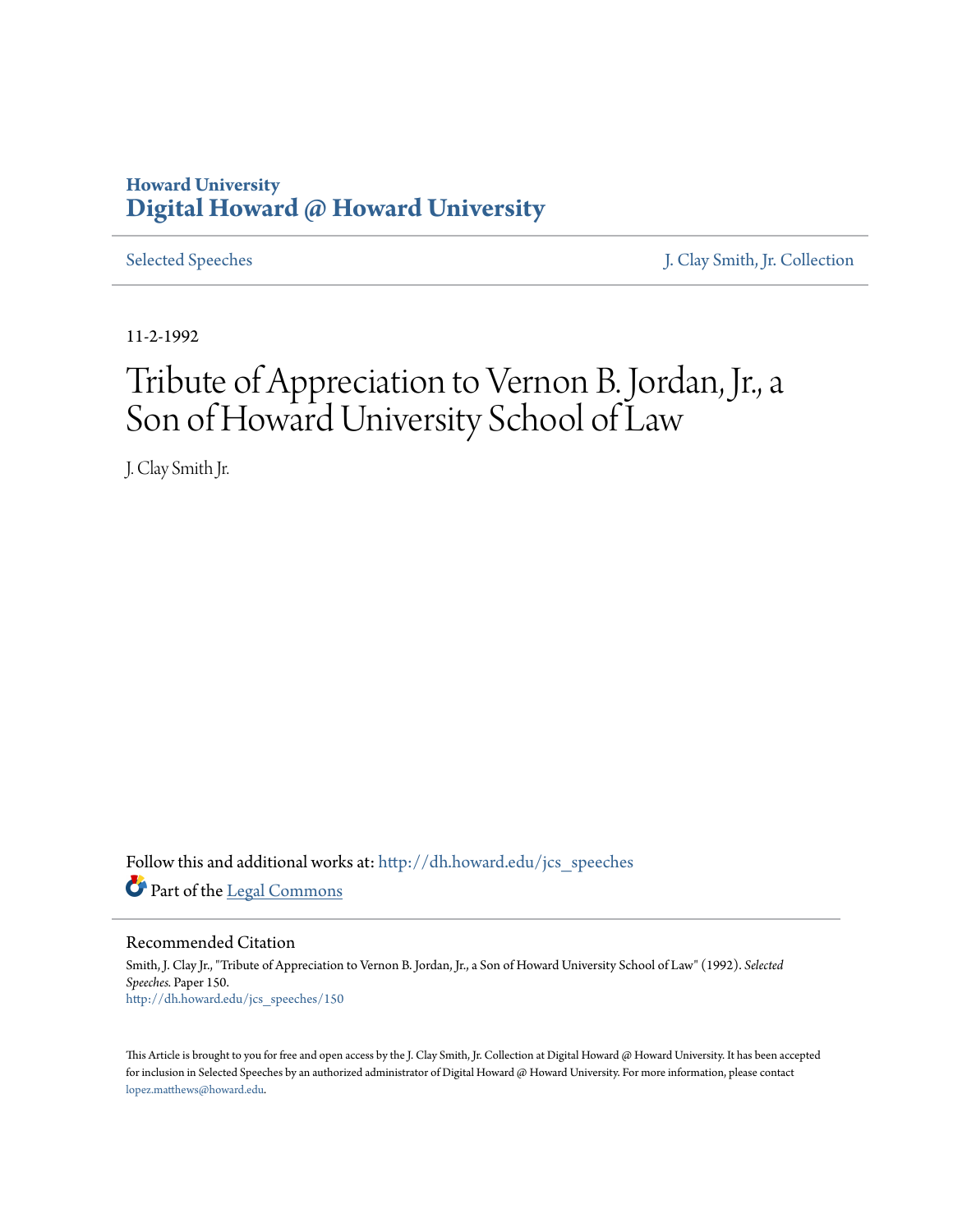

i

ţ

 $\frac{1}{2}$  ,  $\frac{1}{2}$  ,  $\frac{1}{2}$ 

HOWARD UNIVERSITY

 $\vee$  )  $\mathcal{L}% ^{\prime}$ 

,

2900 VAN NESS STREET. N.W. WASHINGTON, D.C. 20008

Tribute of Appreciation to Vernon E. Jordan, Jr., a Son of Bowar4 University School of Law

> By: Professor J. Clay smith, Jr. Howard University School of Law November 12, 1992

President Jenifer, Chairman of the Board of Trustees, Wayman Smith, Dean Ramsey, Faculty, students, Friends of the honorees:

I think that if Professor Herbert o. Reid, Sr., were alive today, he would have been asked to deliver these remarks at the Second Annual Law School Appreciation Dinner held here at the Cosmos Club.

You see, Vernon E. Jordan, Jr., and Professor Reid had a very special relationship during Mr. Jordan's student days at the Howard 'University School of Law. Professor Reid came to respect Mr. Jordan because he saw something in Vernon Jordan that the legal community in the State of Georgia chose not to see. Professor Reid saw a diamond in the rough that in time would shine through the dark of night. Professor Reid, and Dean George Marion Johnson, saw a diamond that the Howard University School of Law refined and sent forth to strut in the marketplace adorned with Howard University School of Law's badge of history, dignity and integrity.

The person that we thank this evening is one who had chosen his legal role models before he applied to the law school. Vernon Jordan came to the law with the fire of black lawyers in Atlanta--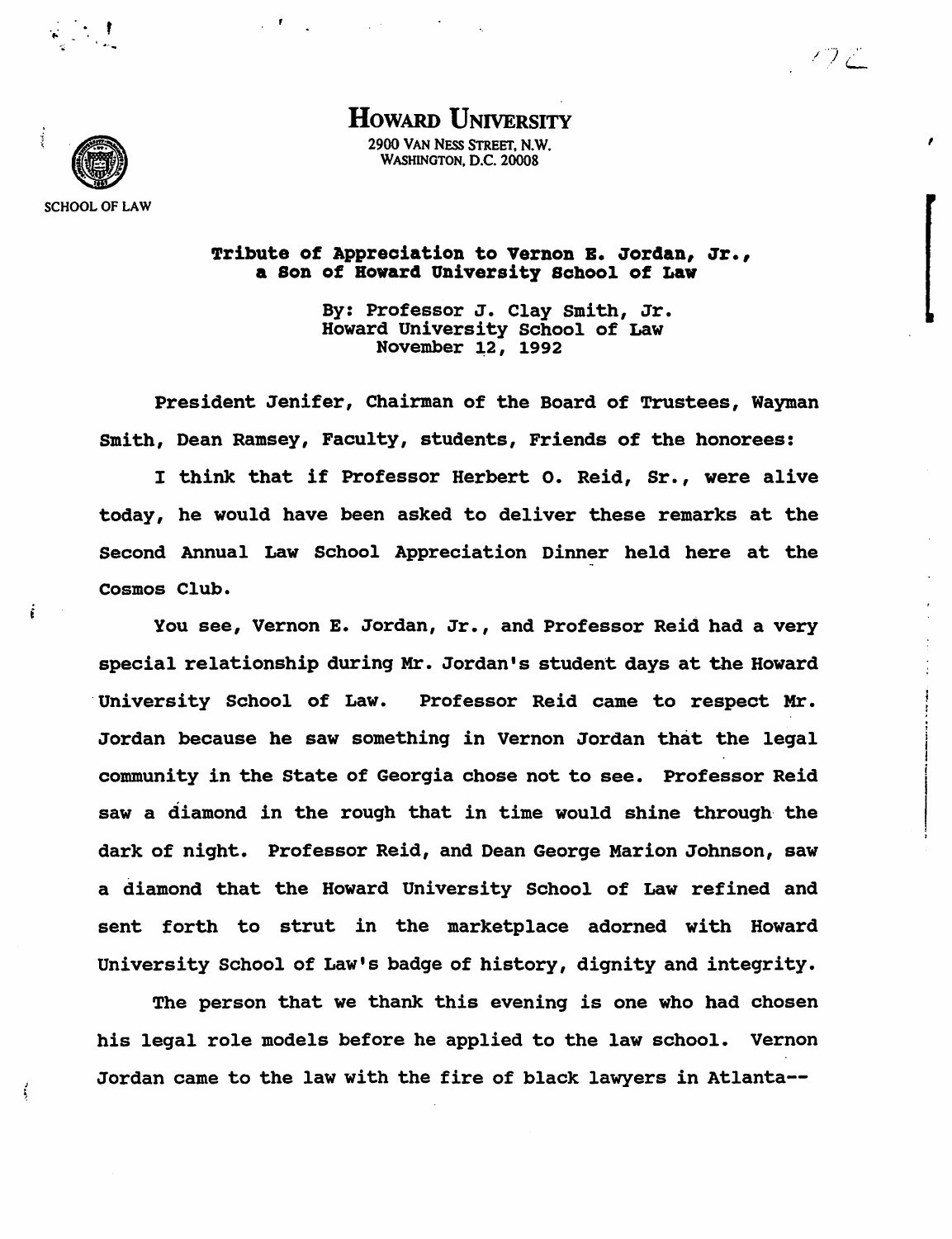Tribute: Vernon B. Jordan, Jr. Page 2.

A.T. Walden and Horace T. Ward. Walden and Ward were then, and no doubt today, remain the most outstanding lawyers that Vernon Jordan has ever known.

However, it was within the classrooms of the Howard University School of Law that Mr. Jordan was imbued with the knowledge of the law. Professors at the Howard University School of Law told him that he had an obligation to uproot the Jim Crow laws that restricted so many like him. During Mr. Jordan's distinguished presidency of the National Urban Leaque, the sons and daughters of Howard University's law school watched him fulfill this duty to stamp out Jim Crow with determined grace and firm resolve.

The appreciation of Mr. Jordan relates back to Mr. Jordan's mother, who from 1948 to 1960, catered dinners at the Lawyer's Club of Atlanta, a club to which no black lawyers could belong. Mr. Jordan helped his mother serve those dinners, and he has acknowledged that while he was impressed with the barons on whom he waited, that he would become a baron of the law and a leader of his people. Mr. Jordan no doubt used some of the money that he earned at the Lawyer's Club of Atlanta to pay his tuition when he entered the law school in 1957, three years after the Supreme Court decided Brown v. The Board of Bducation.

So, Mr. Jordan, your law school appreciates not only your good works and extraordinary achievements, we also appreciate the A. T. Waldens, Horace T. Wards, the Herbert o. Reids, Srs., and your mother for helping to make the man that heads the transition team